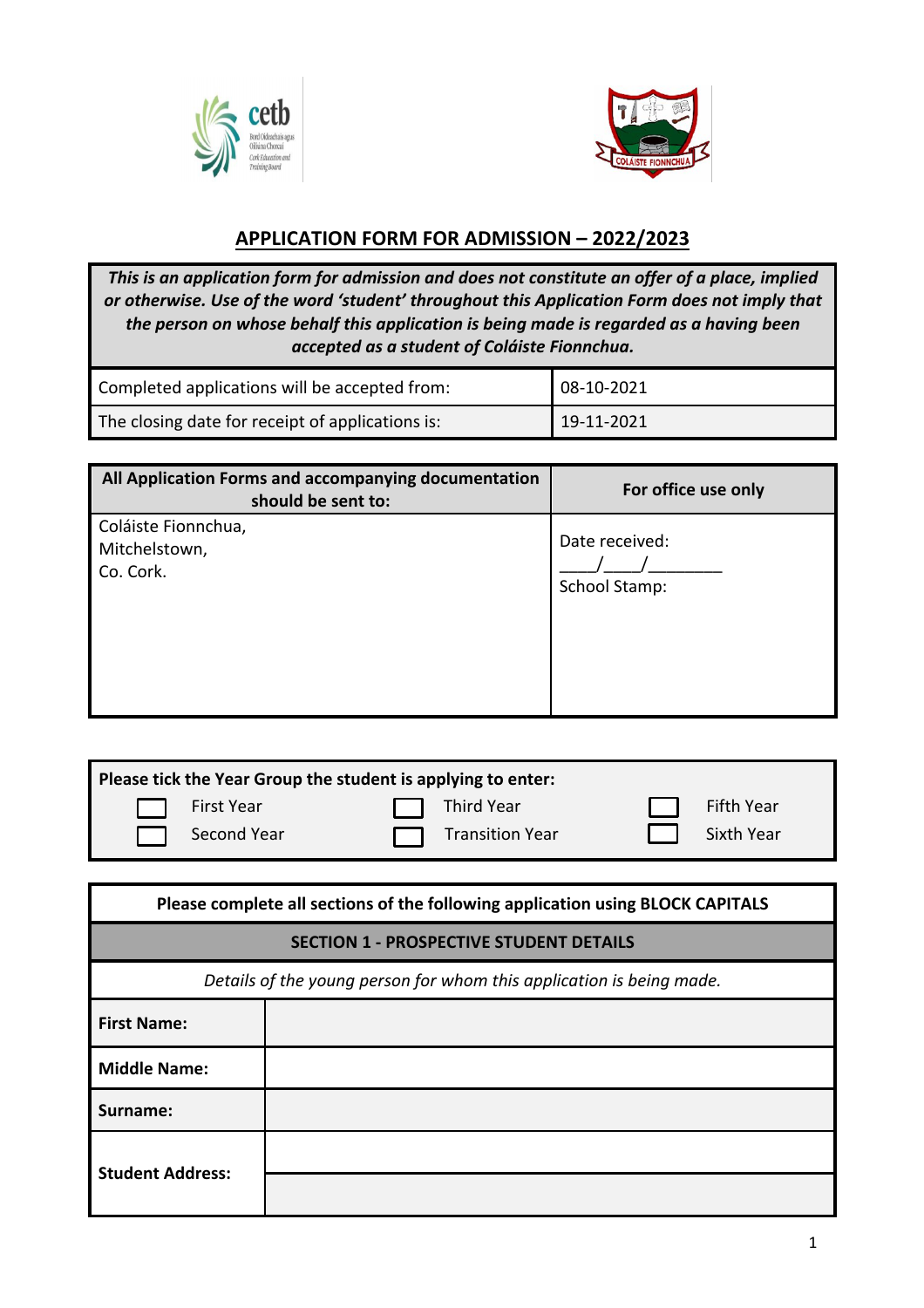



| Eircode:     |  |  |  |  |  |
|--------------|--|--|--|--|--|
| <b>PPSN:</b> |  |  |  |  |  |

| <b>SECTION 2 - DETAILS OF PARENT/GUARDIAN</b> |                                                                                                                                                                                                                                                                                                                                                                                                                                                      |                            |  |
|-----------------------------------------------|------------------------------------------------------------------------------------------------------------------------------------------------------------------------------------------------------------------------------------------------------------------------------------------------------------------------------------------------------------------------------------------------------------------------------------------------------|----------------------------|--|
|                                               | This section is NOT required to be completed where the student is over 18, unless s/he wishes<br>the school to communicate with his/her parent/guardian about this application instead of<br>directly with the student. The information is sought for the purposes of making contact about<br>this application. If more than one name is given but the address is the same, only one letter will<br>issue and will be addressed to both individuals. |                            |  |
|                                               | Parent / Guardian 1                                                                                                                                                                                                                                                                                                                                                                                                                                  | <b>Parent / Guardian 2</b> |  |
| Prefix: (e.g. Mr. /<br>Ms. / Ms. etc.)        |                                                                                                                                                                                                                                                                                                                                                                                                                                                      |                            |  |
| <b>First Name:</b>                            |                                                                                                                                                                                                                                                                                                                                                                                                                                                      |                            |  |
| Surname:                                      |                                                                                                                                                                                                                                                                                                                                                                                                                                                      |                            |  |
| <b>Address:</b>                               |                                                                                                                                                                                                                                                                                                                                                                                                                                                      |                            |  |
| Eircode:                                      |                                                                                                                                                                                                                                                                                                                                                                                                                                                      |                            |  |
| Telephone no.                                 |                                                                                                                                                                                                                                                                                                                                                                                                                                                      |                            |  |
| <b>Email address:</b>                         |                                                                                                                                                                                                                                                                                                                                                                                                                                                      |                            |  |
| <b>Relationship to</b><br>student:            |                                                                                                                                                                                                                                                                                                                                                                                                                                                      |                            |  |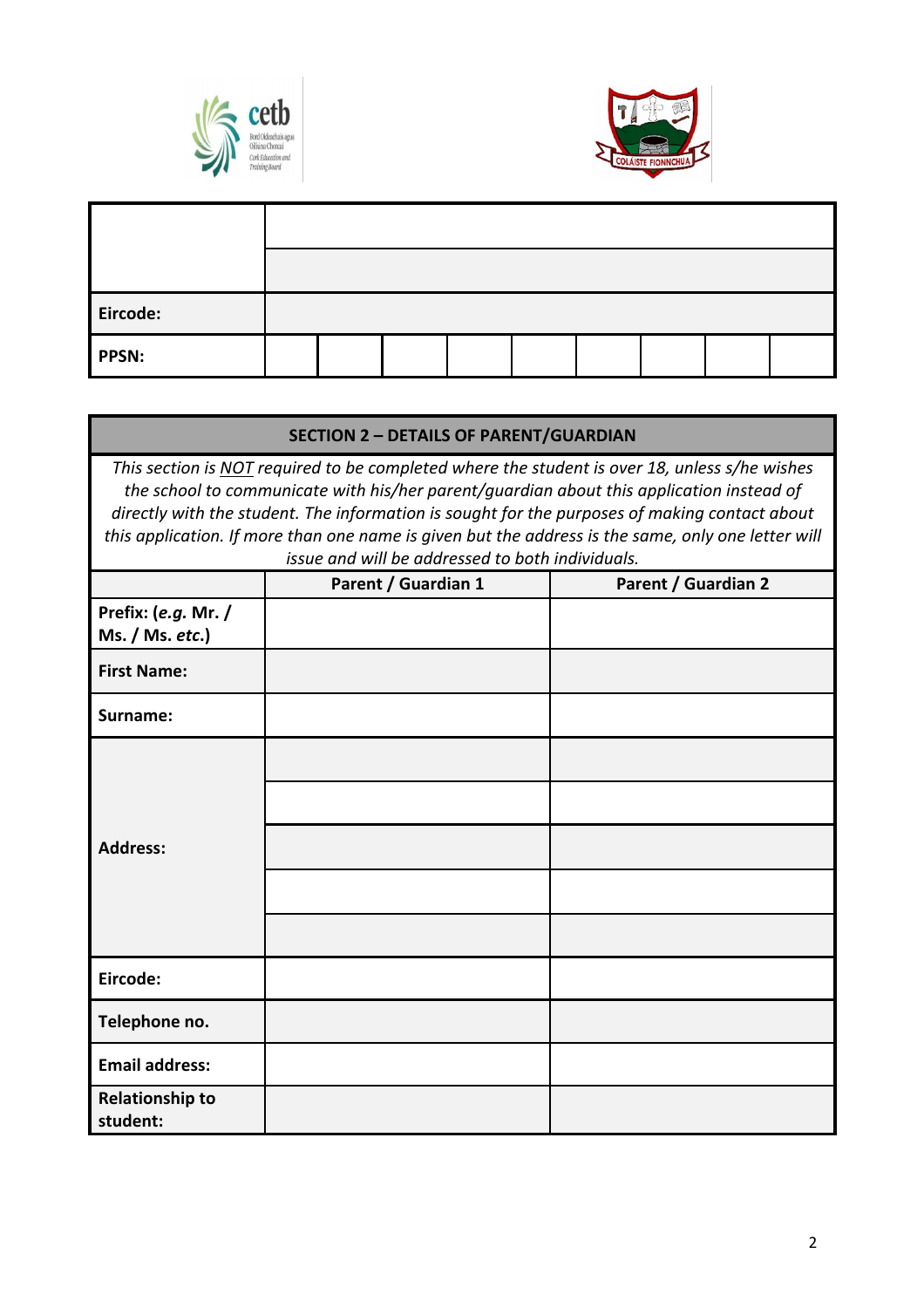



#### **SECTION 3 – STUDENT CODE OF BEHAVIOUR**

**Please confirm that the Student Code of Behaviour is acceptable to you as a parent/guardian and that you shall make all reasonable efforts to ensure compliance of same by the student if s/he secures a place in the school. Please note that the Code of Behaviour can be found at www.colaistefionnchua.ie or from the school office.**

**I \_\_\_\_\_\_\_\_\_\_\_\_\_\_\_\_\_\_\_\_\_\_\_\_\_\_\_\_\_\_\_\_\_\_\_\_\_\_\_ confirm that the Code of Behaviour for the** 

**school is acceptable to me as the student's parent/guardian and I shall make all reasonable efforts to ensure compliance by the student if s/he secures a place in the school.**

## **SECTION 4 – SPECIAL CLASS**

*The special class in Coláiste Fionnchua teaches students who have one or more of the following special educational needs: Moderate General Learning Disability Please ONLY complete if you are applying for the special class.*

Please confirm if this application is being made for:

The special class only:  $\square$ 

Where the student is seeking a place in the special class, please provide details of the special educational needs of the student, including an Educational/Clinical Psychologist's report.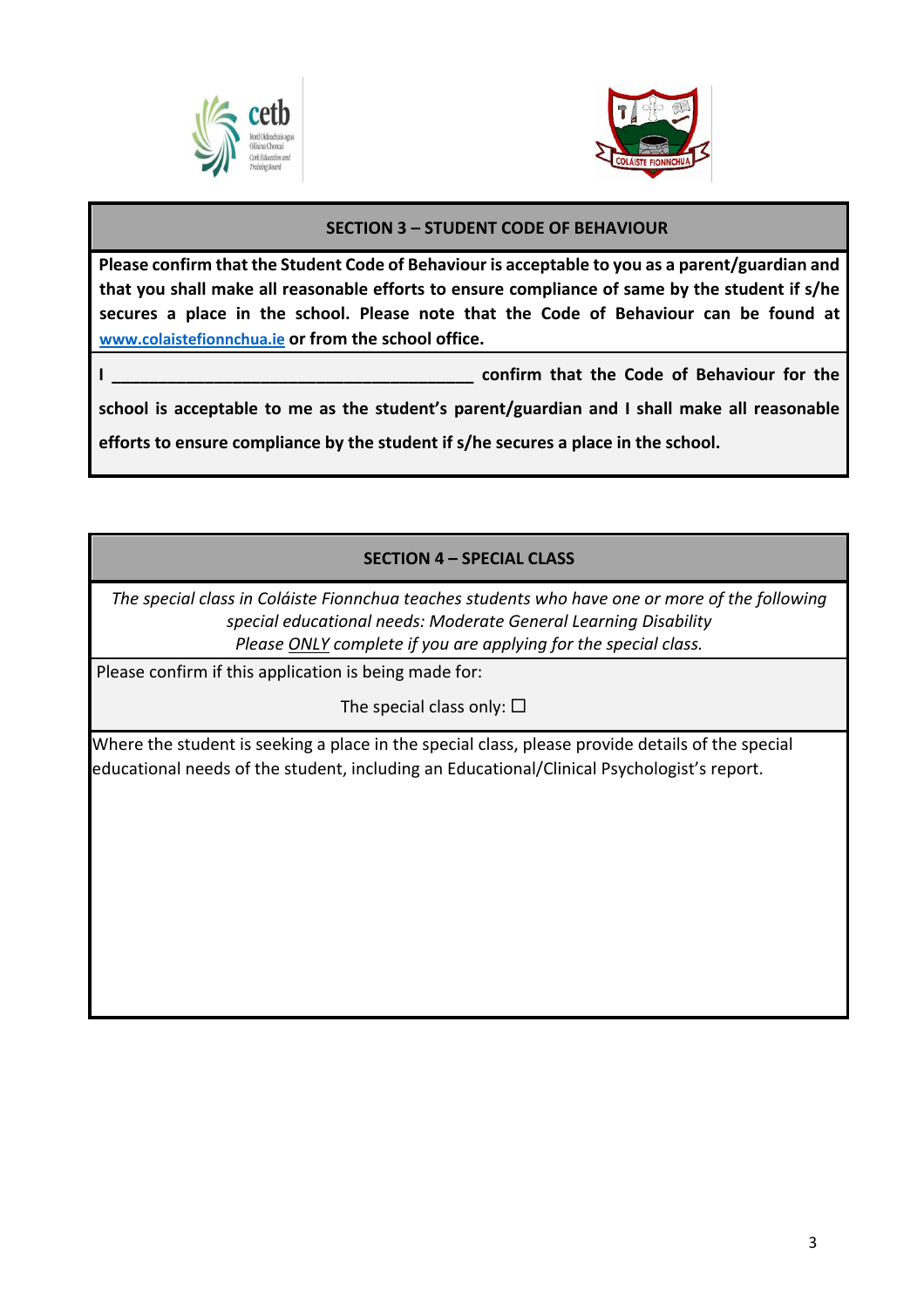



#### **SECTION 5 – SELECTION CRITERIA FOR ADMISSION IN THE EVENT OF OVERSUBSCRIPTION**

*This information will assist in determining whether the student meets the admission requirements in accordance with the order of priority as set out in the applicable section of Part B of the Admission Policy for Coláiste Fionnchua.*

| A. If the student currently has any siblings in this school, please indicate their names and<br>current year of study. |  |  |
|------------------------------------------------------------------------------------------------------------------------|--|--|
| (i)<br>Name:                                                                                                           |  |  |
| Year:                                                                                                                  |  |  |
| (ii) Name:                                                                                                             |  |  |
| Year:                                                                                                                  |  |  |
| (iii) Name:                                                                                                            |  |  |
| Year:                                                                                                                  |  |  |
| (iv) Name:                                                                                                             |  |  |
| Year:                                                                                                                  |  |  |

| B. Please provide details of the primary school attended by the student. |  |  |
|--------------------------------------------------------------------------|--|--|
| <b>School name:</b>                                                      |  |  |
|                                                                          |  |  |
| <b>School address:</b>                                                   |  |  |
|                                                                          |  |  |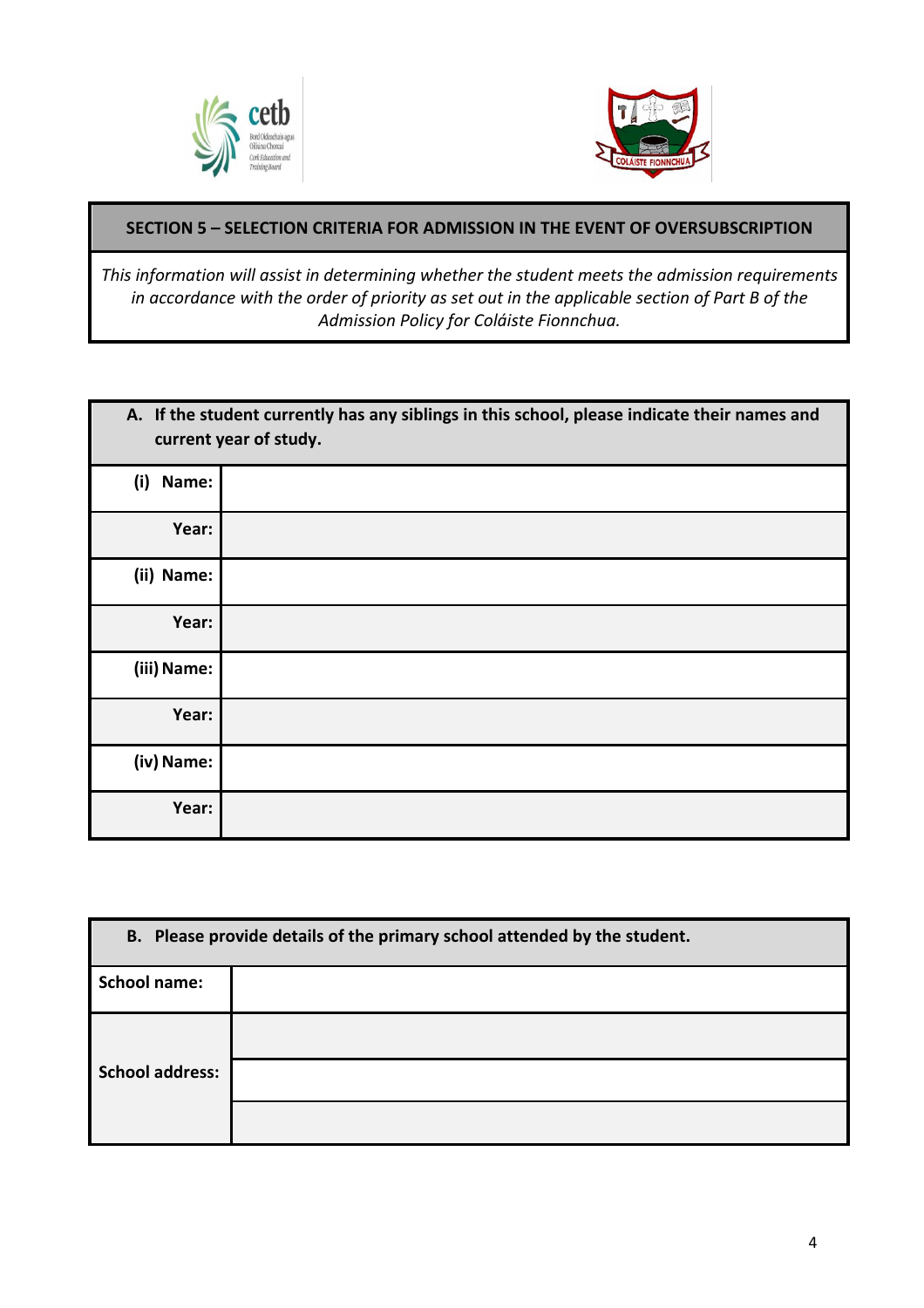5

#### **IMPORTANT INFORMATION:**

- **All of the information that you provide in this application form is taken in good faith. If it isfound that any of the information is incorrect, misleading or incomplete, the application may be rendered invalid.**
- **Please understand that it your responsibility to inform the school of any change in contact information or circumstances relating to this application.**
- **For information regarding how your data is processed by the school and Cork ETB, please see overleaf.**
- **Please sign below to demonstrate that you have read and understood this information.**

*NOTE: Should the student receive a place in Coláiste Fionnchua, there is no guarantee that the student will be assigned his/her selected subject choice due to resource issues and/or restrictions on the numbers of students per class.*

**(Parent / Guardian 1) (Date)**

**(Parent / Guardian 2) (Date)**

**(Student [where over 18]) (Date)**

**OFFICE USE ONLY**

**Date Application Received:** 

**Checked by:**

**Date entered on School Database:**

**Entered by:**